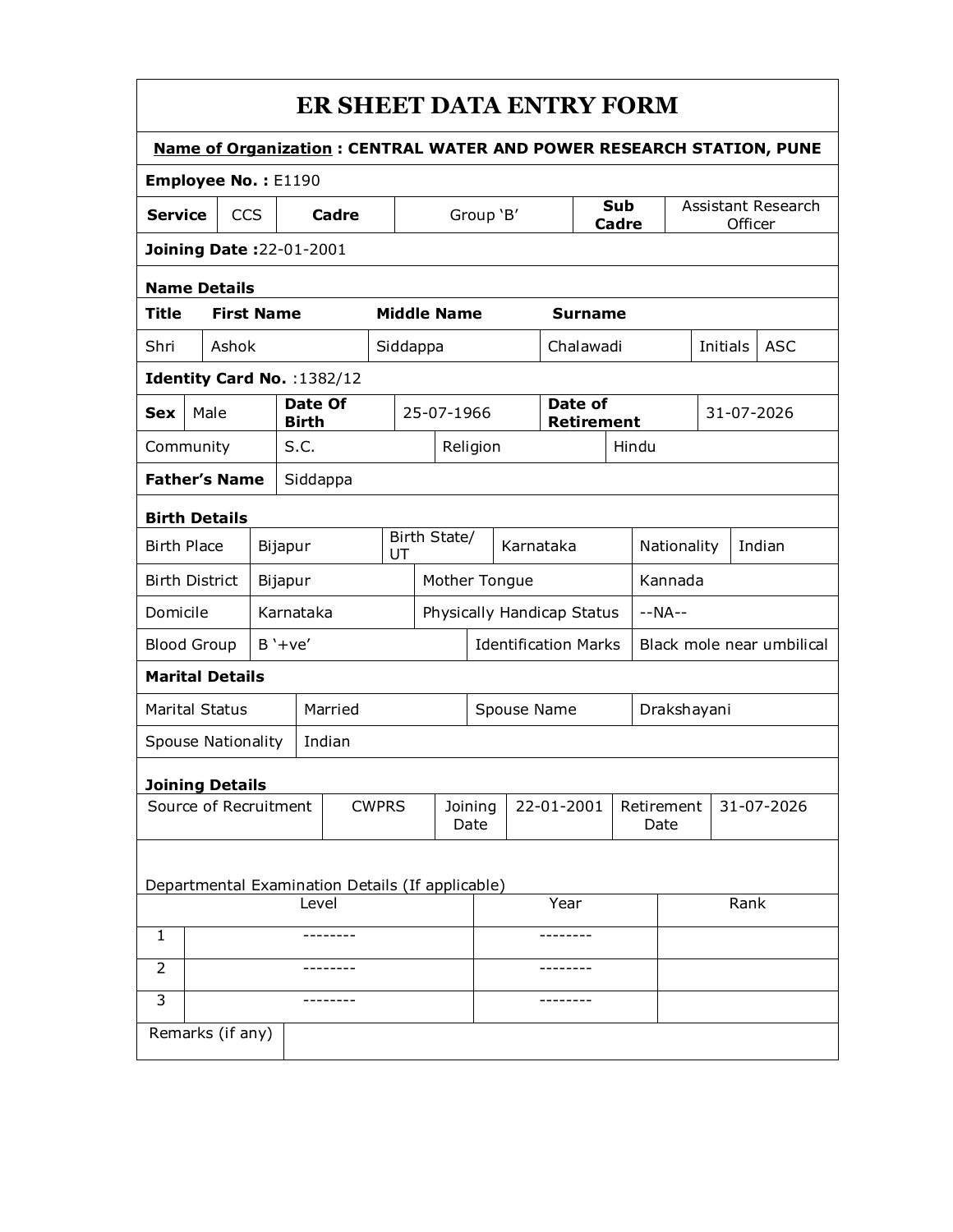| Languages known   |                                  |              |       |              |  |  |  |  |  |  |
|-------------------|----------------------------------|--------------|-------|--------------|--|--|--|--|--|--|
| <b>Known</b>      | Indian Language Name of Language | <b>Read</b>  | Write | <b>Speak</b> |  |  |  |  |  |  |
|                   | Kannada                          |              |       |              |  |  |  |  |  |  |
| 2                 | English                          |              |       |              |  |  |  |  |  |  |
| 3                 | Hindi                            |              |       |              |  |  |  |  |  |  |
|                   |                                  |              |       |              |  |  |  |  |  |  |
| Foreign Languages |                                  |              |       |              |  |  |  |  |  |  |
| Known             |                                  |              |       |              |  |  |  |  |  |  |
| っ                 |                                  |              |       |              |  |  |  |  |  |  |
| 3                 | .                                | $- - -$<br>. |       |              |  |  |  |  |  |  |

## **Details of deputation (if applicable)**

| Name of the Office | Post held at that<br>time in parent office | Name of post<br>(selected for<br>deputation | Period of deputation |      |  |  |
|--------------------|--------------------------------------------|---------------------------------------------|----------------------|------|--|--|
|                    |                                            |                                             | Since                | From |  |  |
|                    |                                            |                                             |                      |      |  |  |

## **Details of Foreign Visit**

| c   | Place of Visit | Date of visit |           | Post held at Whether it is a personal Details of visit |  |
|-----|----------------|---------------|-----------|--------------------------------------------------------|--|
| No. |                |               | that time | or official visit                                      |  |
|     | --------       |               |           |                                                        |  |

## **Transfer/Posting Detail (if applicable)**

| $\overline{ }$<br>ace | $D = \frac{1}{2}$<br>~- | $\cdot$ .<br>$\mathbf{r}$<br>- |
|-----------------------|-------------------------|--------------------------------|
|                       | .                       | $\sim$                         |
| ---------             | ---------<br>_____      | --------                       |

| Qualification (Use extra photocopy sheets for multi qualifications, experience, training, awards details) |                     |                                       |               |                  |  |  |  |  |  |  |
|-----------------------------------------------------------------------------------------------------------|---------------------|---------------------------------------|---------------|------------------|--|--|--|--|--|--|
| Qualification                                                                                             |                     | Discipline                            |               | Specialization 1 |  |  |  |  |  |  |
| M.E.                                                                                                      |                     | Civil Engineering                     |               | Civil-Hydraulics |  |  |  |  |  |  |
| Year                                                                                                      | Division            |                                       | CGPA / %Marks | Specialization 2 |  |  |  |  |  |  |
| 2008                                                                                                      | Higher Second class |                                       |               |                  |  |  |  |  |  |  |
| Institution                                                                                               | University          |                                       | Place         | Country          |  |  |  |  |  |  |
| Bharati Vidyapeeth's College                                                                              | Bharati Vidyapeeth  |                                       | Pune          | India            |  |  |  |  |  |  |
| of Engineering, Pune                                                                                      | University          |                                       |               |                  |  |  |  |  |  |  |
| <b>Experience</b>                                                                                         |                     |                                       |               |                  |  |  |  |  |  |  |
| Type of Posting                                                                                           |                     | Level                                 |               |                  |  |  |  |  |  |  |
| Regular                                                                                                   |                     | Group 'B'                             |               |                  |  |  |  |  |  |  |
| Designation                                                                                               |                     | <b>Present Position</b>               |               |                  |  |  |  |  |  |  |
| Research Assistant (at the time of joining)                                                               |                     | Assistant Research Officer            |               |                  |  |  |  |  |  |  |
| Ministry                                                                                                  |                     | Department                            |               |                  |  |  |  |  |  |  |
| <b>Ministry of Water Resources, RD &amp; GR</b>                                                           |                     | <b>Ports and Harbours Division-II</b> |               |                  |  |  |  |  |  |  |
| Office                                                                                                    |                     | Place                                 |               |                  |  |  |  |  |  |  |